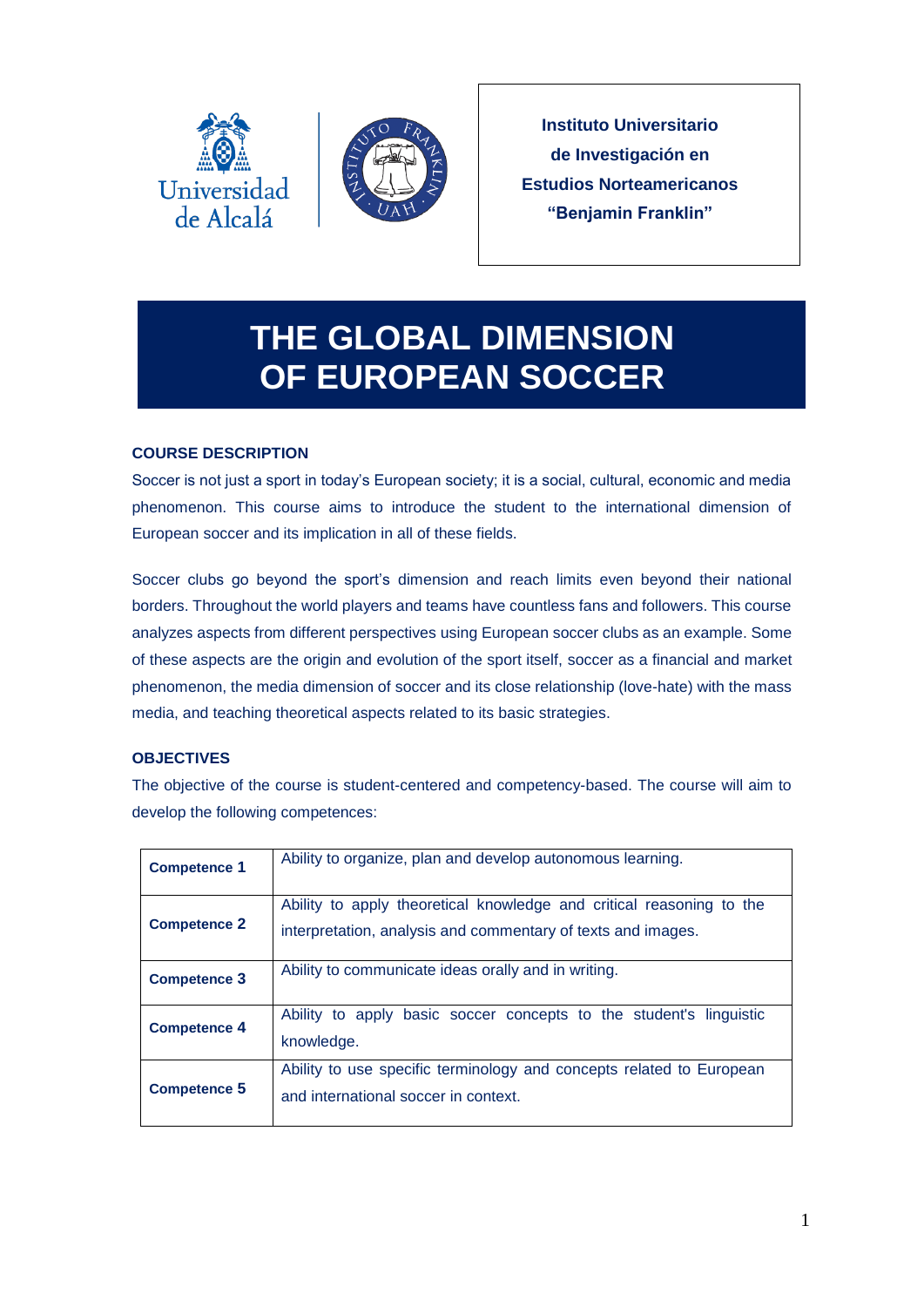|                     | Ability to analyze, compare and synthesize the main characteristics of   |
|---------------------|--------------------------------------------------------------------------|
| <b>Competence 6</b> | national or private organizations within the soccer world as a symbol of |
|                     | the society that perceives it.                                           |

## **METHODOLOGY**

This course will be taught using a theoretical-practical approach. The class will consist of lectures delivered by the Professor and text analysis as the practical part of each session. The Professor will use power point presentations and audiovisual means to help the students understand the content. During the onsite sessions, apart from the Professor's explanations, students will work in small groups analyzing and comparing texts, photographs and tables to improve their understanding of the topics explained.

During the course each student must write a research project on one of the most important soccer clubs in Europe to choose from a list prepared by the Professor. The paper must be presented orally in class. The student will have the opportunity to show the knowledge acquired and the analysis skills developed throughout the course.

Finally, the course will have two exams, a midterm exam and a final exam, so that the Professor can evaluate the acquisition of all the competences of the course.

The methodology will actually focus both on practicing the theoretical contents and on developing the specific skills and attitudes of the students so that they can eventually develop the competences indicated previously.

#### **PREPARING FOR CLASS**

Students must prepare and complete the tasks before each class as indicated in the previous session so that the class runs smoothly.

Homework is fundamental as it will enhance their ability to follow the pace of the class, by helping them to understand what they learned. In fact, this method will be used to help students get used to a specific soccer terminology.

#### **EVALUATION**

The evaluation procedures that will be used will attempt to combine different elements in order to make sure that all the students can develop their skills. Ongoing student work will be the main criterion of the evaluation. Consequently, the overall assessment will be based on students' participation in the theoretical and practical sessions; exercises, projects and written tests; the preparation of an oral presentation of a research project. The percentage of the grade that will be assigned to each of the evaluation criteria will be distributed as follows:

- **Class participation:** It must be active; that is to say, the student should not only ask questions but also make comments, express opinions and different perspectives on the content taught in class. The class must stimulate the student. The role of the Professor is to guide the student in the learning process and the students are seen as learning subjects. In addition, students must read the texts assigned by the Professor and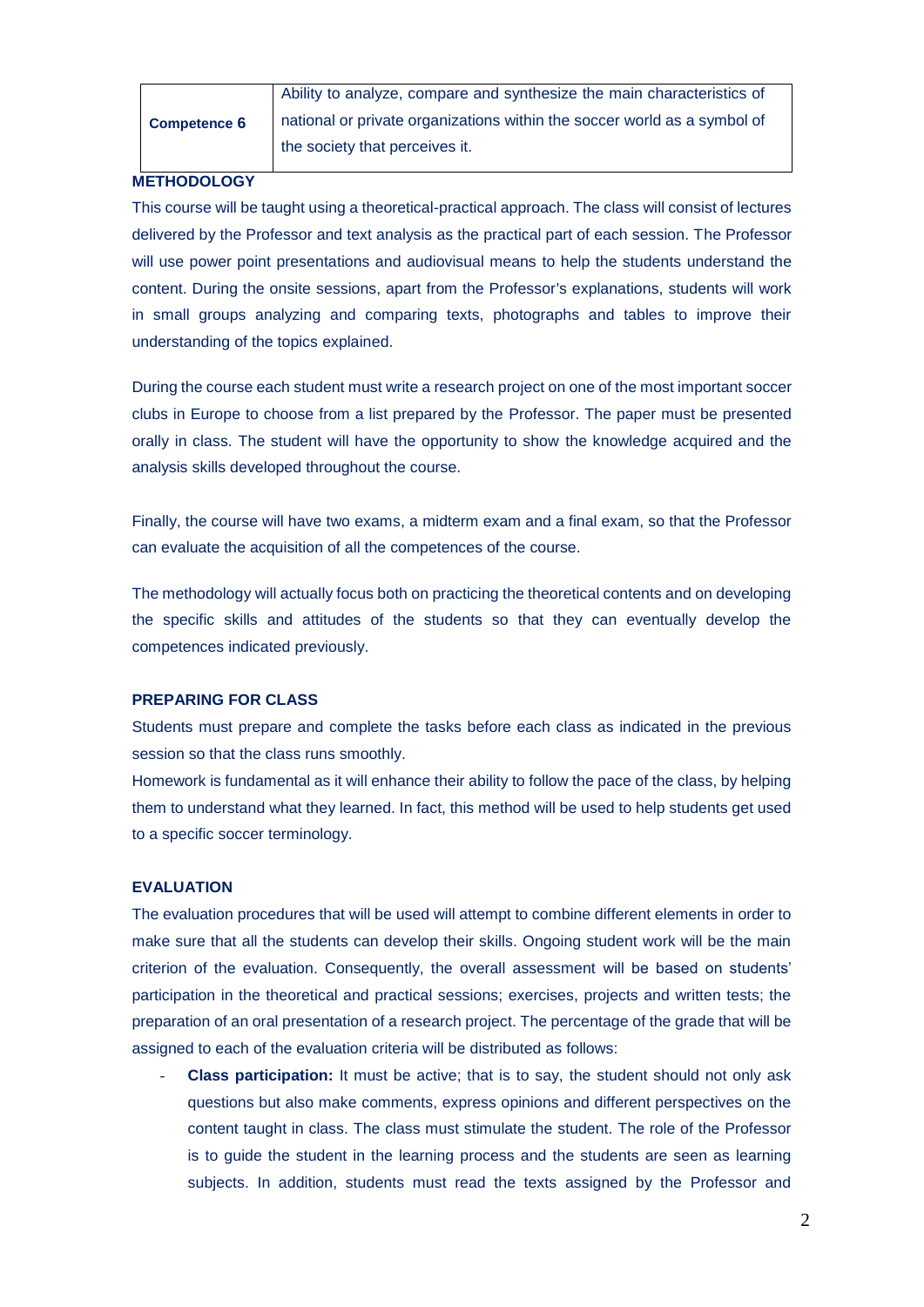complete the exercises related to the texts. Competences 1, 2 and 3 will be developed. This aspect is worth **15%** of the final grade.

**Research project and oral presentation:** The objective of this project is to analyze different aspects related to one of the most important soccer clubs in Europe and to understand its historical, social, economic and cultural dimension within the current European framework. Each student must choose a team and check it with the Professor in the first two weeks of course. Each student must present the project orally in class on the days established in the schedule. Competences 3, 4, 5 and 6 will be developed. The following structure is recommended:

**Introduction:** The student must include an introductory section introducing the team he/she chose and discuss important details: country, league in which it plays, shield, anthem, etc.

**Main body:** The student must discuss the evolution of the chosen club as well as its most important aspects: uniforms, shields, stadiums, best players, current staff, managers, financial information, importance in the context of European soccer, meaningful historical information, fans, record book (list of winners), etc.

**Conclusions:** The student must include a final section synthesizing the most important information discussed in order to help his peers get the main ideas.

Moreover, the student must take into account the following aspects:

**Specific language:** The student must present his / her work using part of the specific terminology he/she acquired through the readings and the explanations provided by the Professor.

**Audiovisual aids:** It is very important that the students present the topic in an attractive and understandable way for the other students; thus, the use of any kind of audiovisual aids (photos, videos, infographics, etc.) is recommended. The teacher will need to know in advance the means that the student will use in his/her presentation in order have them prepared on the day of the presentation.

This aspect is worth **30%** of the final grade.

**Homework:** Homework is fundamental as it will enhance their ability to follow the pace of the class and it is COMPULSORY. Throughout the course the students must complete several assignments at home and submit them to the Professor. The students must submit them on the assigned days and follow the instructions on the syllabus. The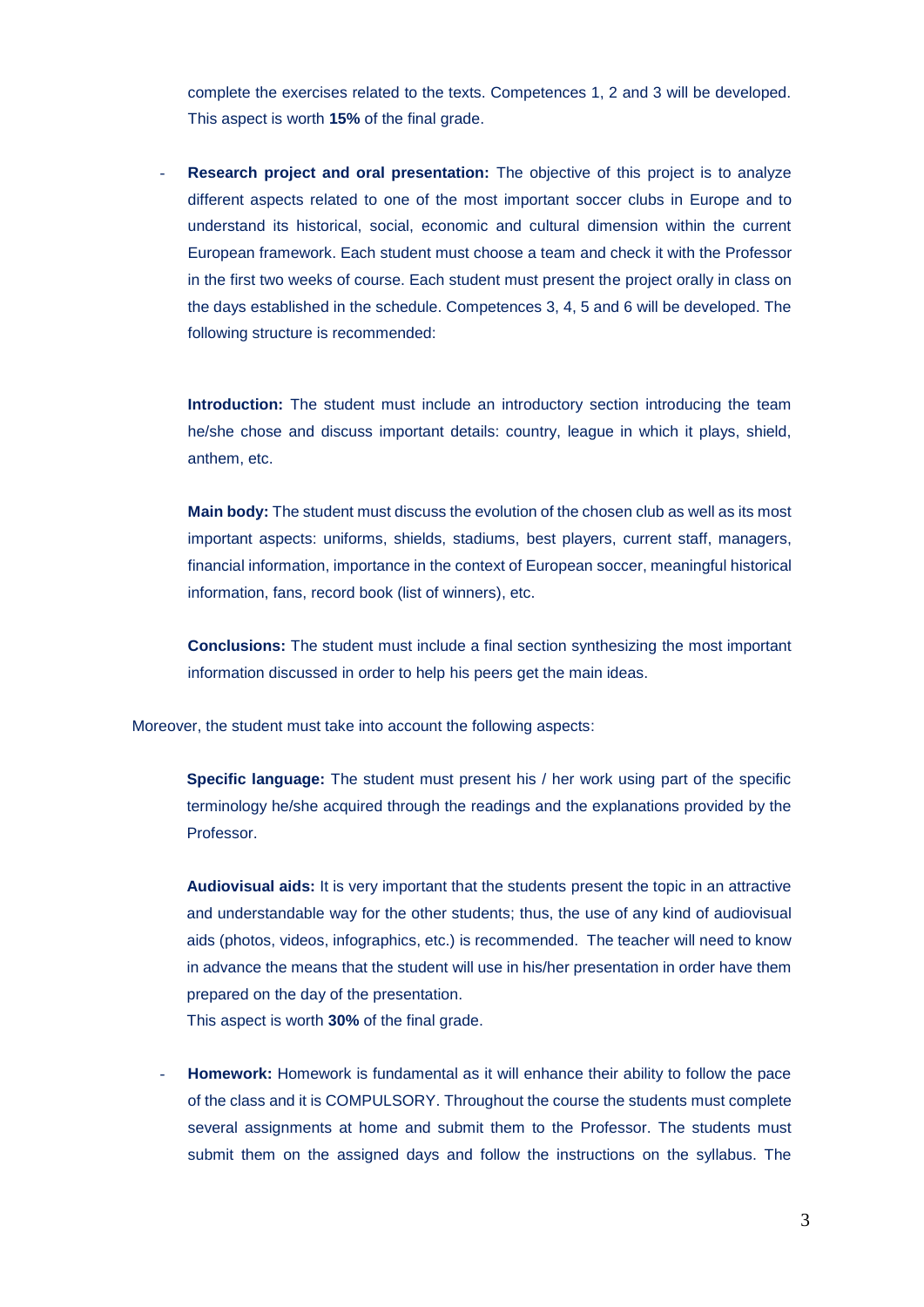Professor will not accept submissions passed the deadline except when they are justified by the program director.

- First Exam (midterm): In the middle of the course. The exam will cover all the content taught up to that moment. Before the exam the Professor will provide a study guide with all the necessary details (topics that the student should study, types of questions, how much each question is worth, tips and instructions, etc.). This aspect is worth **20%** of the final grade.
- **Second (Final) exam:** There will be a final cumulative exam at the end of the course. Before the exam the Professor will provide a study guide with all the necessary details (topics that the student should study, types of questions, how much each question is worth, tips and instructions, etc.). This aspect is worth **20%** of the final grade.

**For any attempt of copying or plagiarism in the exam, the student will fail the course (grade 0) and he/she will not have the right to any kind of remedial exams.**

Breakdown of evaluation criteria:

| <b>Class participation</b>                    | 15% |
|-----------------------------------------------|-----|
| <b>Research project and oral presentation</b> | 30% |
| <b>Homework</b>                               | 15% |
| Midterm exam                                  | 20% |
| <b>Final exam</b>                             | 20% |

#### **ATTENDANCE**

Class attendance is MANDATORY. If the student is absent for more than the allowed limit (**one class absence in the summer program and two absences in the fall and spring programs**), the final grade will reflect a decrease of **10 points** for each non-attendance that has not been excused by a doctor's certificate or by your Program Director. It is the individual responsibility of the student to make up any missed content about the subject taught in class the day the student was absent.

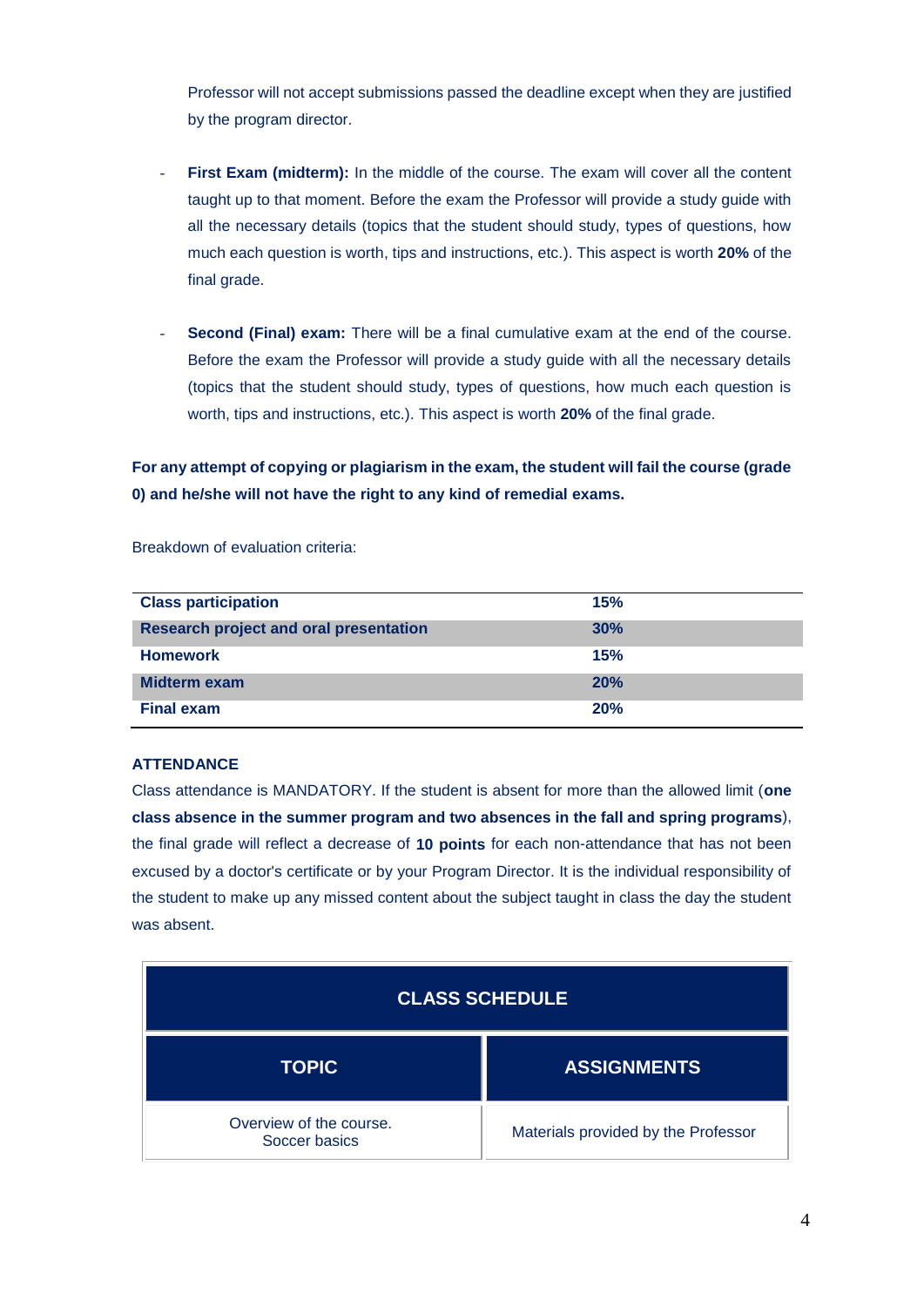| Introduction to the world of soccer: basic<br>soccer vocabulary                          | Read: "Historia del fútbol"                                                          |  |  |  |
|------------------------------------------------------------------------------------------|--------------------------------------------------------------------------------------|--|--|--|
| Soccer in history                                                                        | Watch the documentary:<br>"El nacimiento de una pasión (Los<br>orígenes del fútbol)" |  |  |  |
| The rules of soccer                                                                      | Read: "¿Por qué el fútbol es un<br>fenómeno social?"                                 |  |  |  |
| Soccer as a social phenomenon (I)                                                        | Materials provided by the<br>Professor                                               |  |  |  |
| Soccer as a social phenomenon (II)                                                       | Watch the documentary:<br>"Historia del fútbol: un juego para<br>todos"              |  |  |  |
| National and international organizations.<br>National competitions (I)                   | Materials provided by the<br>Professor                                               |  |  |  |
| National competitions (II). Individual<br>prizes. International club competitions<br>(1) | Materials provided by the<br>Professor                                               |  |  |  |
| International club competitions (II).<br>Individual prizes.                              | Materials provided by the<br>Professor                                               |  |  |  |
| International selection competitions.<br>Individual prizes.                              | Read: "Fútbol femenino: un futuro<br>prometedor"                                     |  |  |  |
| <b>MIDTERM EXAM</b>                                                                      |                                                                                      |  |  |  |
| Women's soccer in Europe                                                                 | Watch the documentary:<br>"Cuestión de pelotas"                                      |  |  |  |
| Media and soccer                                                                         | Watch the documentary:<br>"Historia del fútbol: los medios de<br>comunicación"       |  |  |  |
| Media and soccer.<br><b>Written press</b>                                                | Analysis of soccer information in<br>sports newspapers                               |  |  |  |
| Media and soccer.<br>Radio                                                               | Analysis of soccer information in<br>sports radio shows                              |  |  |  |
| Media and soccer.<br><b>Television</b>                                                   | Analysis of soccer information in<br>sports TV shows                                 |  |  |  |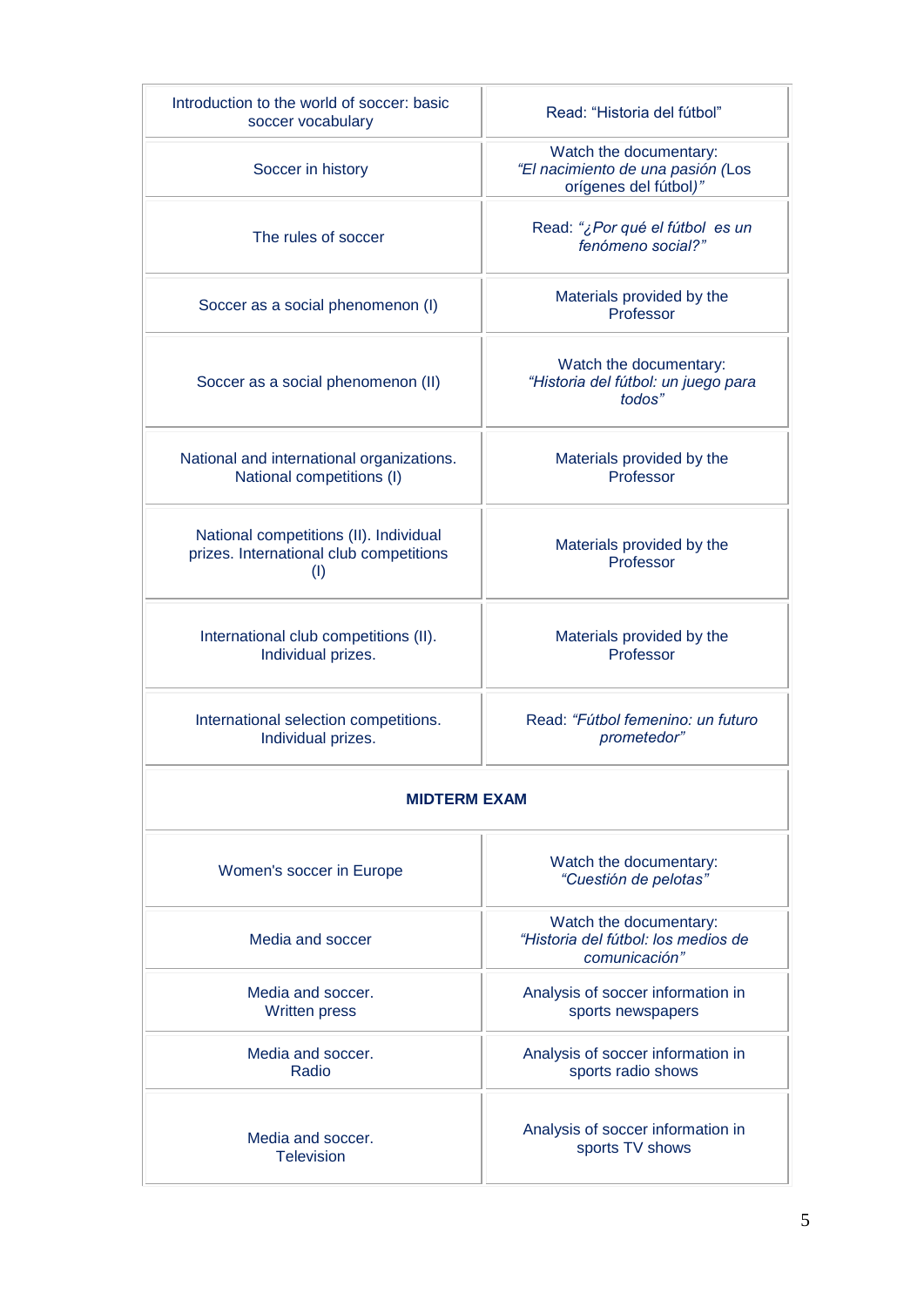| Premier League (English League)                             | Oral presentations                                                                                                    |  |  |
|-------------------------------------------------------------|-----------------------------------------------------------------------------------------------------------------------|--|--|
| Calcio (Italian League)                                     | Oral presentations                                                                                                    |  |  |
| Bundesleague (German League)                                | Oral presentations                                                                                                    |  |  |
| Santander League (Spanish League)                           | Oral presentations                                                                                                    |  |  |
| Two important teams:<br>Real Madrid C.F. and F.C. Barcelona | Comments and exercises on the<br><b>COMPULSORY READINGS</b>                                                           |  |  |
| The political and economic dimension of<br>Barça-Madrid     | Read: "La historia política y<br>económica del Barça-Madrid" and<br>"Real Madrid-Barça: un clásico de<br>macrocifras" |  |  |
| The day after the "Classic": Analysis of the<br>match       | Analysis of post-match media<br>(newspapers, radio and television<br>shows)                                           |  |  |
| The financial aspect of elite soccer in<br>Europe (I)       | Read: "El aspecto económico del<br>fútbol de élite en Europa"                                                         |  |  |
| The financial aspect of elite soccer in<br>Europe (II)      | Read: "Construyendo la<br>masculinidad. Fútbol, violencia e<br>identidad"                                             |  |  |
| Violence and racism in the world of soccer<br>(I)           | Materials provided by the Professor                                                                                   |  |  |
| <b>FINAL EXAM</b>                                           |                                                                                                                       |  |  |

**NOTE: This syllabus is subject to change. The final syllabus will be given to students on the first day of class.**

## **BIBLIOGRAPHY**

## **COMPULSORY READINGS**

● Books (fragments)

Title: **El Fútbol Club Barcelona**, by Mercè Pujol Vila. SGEL. 2010. Title: **El Real Madrid CF**, by Mercedes Segovia Yuste. SGEL. 2013

- Articles
	- **"Historia del fútbol"**
	- **"¿Por qué el fútbol es un fenómeno social?"**, by Francisco Alcaide Hernández
	- **"Fútbol femenino: un futuro prometedor",** by Francisco Alcaide Hernández